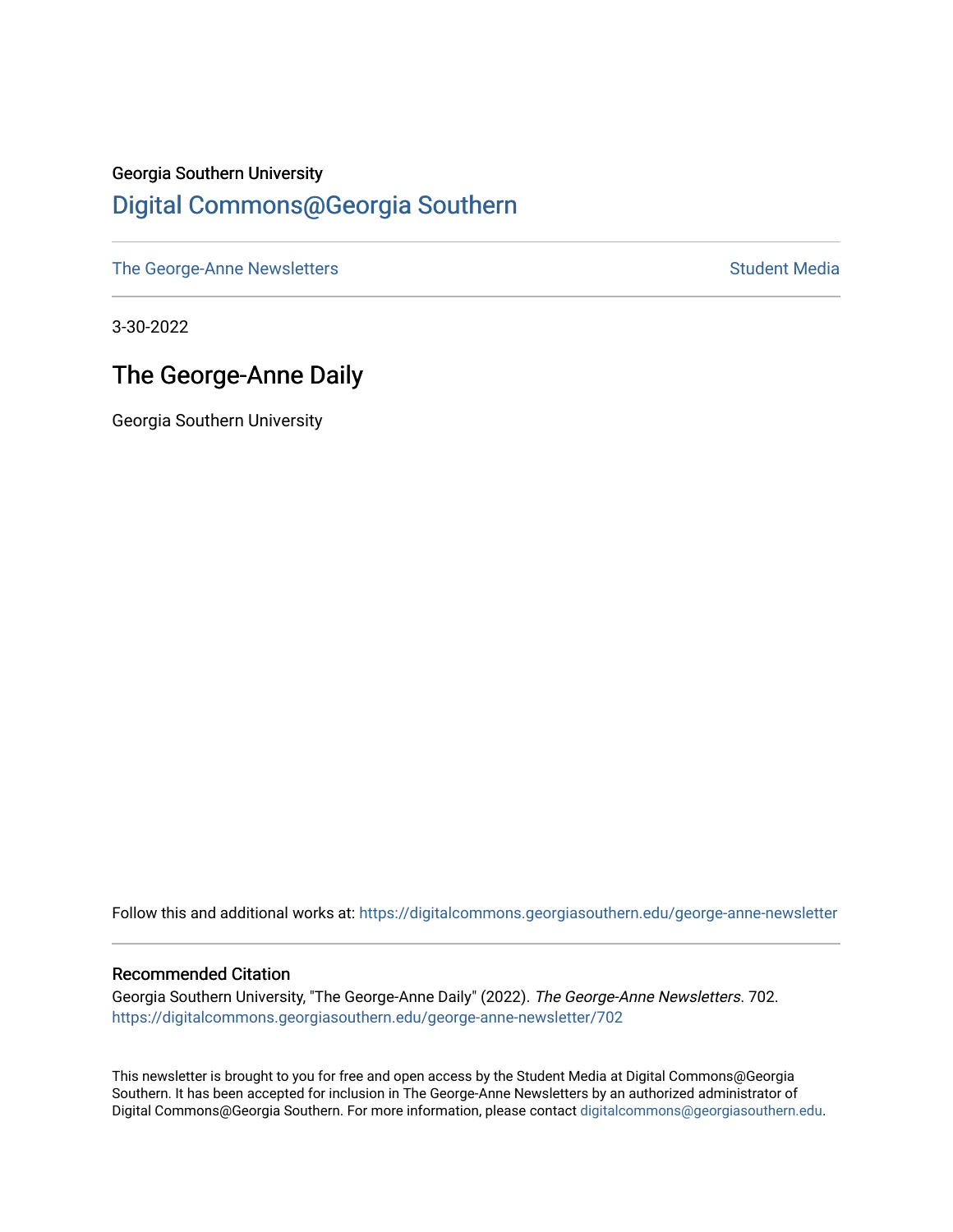

**March 30, 2022**

Good morning! Welcome to your George-Anne Daily Newsletter. Let us catch you up on what's going on in your world.



#### **[Georgia Southern thrift store returns, collecting](https://r20.rs6.net/tn.jsp?f=001MsTHkbeeHXts1Yk-d0L3zlSV3sRLTVH_Dd6sR1PEeqbnU-puYhDBcpUSuANwTTzUWek2LZ7ivArmFi7D0SQ7HXBr6v-z-MVtTWfj5-iU-0cGXtTDH8msIns5FRuU8t5qY4m9b9n8PphaAAXDTMbFs7OJyvIJEmr3k-oV0ViQ5AkZ4am7TeB1gnRPMBRkGuoHMQQWS5NfNJK3VjQeFTj1eYF-YJVV65CGXOV9q3b4iLuCQxkDsDGkOLCbympblkvb2X_jJMCcN14X1eiowPuMMg==&c=D66iFEORl-HPihWQjkMXXwzFg9UBlID66KwDltlShUOnmxyGCl0qKA==&ch=cu53F82-kSqSzB12KK7evTdEUYnZo0dD07N7JOmToKLmEw3lsHcU7g==)  [donations for store credit](https://r20.rs6.net/tn.jsp?f=001MsTHkbeeHXts1Yk-d0L3zlSV3sRLTVH_Dd6sR1PEeqbnU-puYhDBcpUSuANwTTzUWek2LZ7ivArmFi7D0SQ7HXBr6v-z-MVtTWfj5-iU-0cGXtTDH8msIns5FRuU8t5qY4m9b9n8PphaAAXDTMbFs7OJyvIJEmr3k-oV0ViQ5AkZ4am7TeB1gnRPMBRkGuoHMQQWS5NfNJK3VjQeFTj1eYF-YJVV65CGXOV9q3b4iLuCQxkDsDGkOLCbympblkvb2X_jJMCcN14X1eiowPuMMg==&c=D66iFEORl-HPihWQjkMXXwzFg9UBlID66KwDltlShUOnmxyGCl0qKA==&ch=cu53F82-kSqSzB12KK7evTdEUYnZo0dD07N7JOmToKLmEw3lsHcU7g==)**

The campus thrift store asked students, faculty and staff to clean out their closets and pantries for their second year, offering store credit for donations until Friday.

**[Read More](https://r20.rs6.net/tn.jsp?f=001MsTHkbeeHXts1Yk-d0L3zlSV3sRLTVH_Dd6sR1PEeqbnU-puYhDBcpUSuANwTTzUWek2LZ7ivArmFi7D0SQ7HXBr6v-z-MVtTWfj5-iU-0cGXtTDH8msIns5FRuU8t5qY4m9b9n8PphaAAXDTMbFs7OJyvIJEmr3k-oV0ViQ5AkZ4am7TeB1gnRPMBRkGuoHMQQWS5NfNJK3VjQeFTj1eYF-YJVV65CGXOV9q3b4iLuCQxkDsDGkOLCbympblkvb2X_jJMCcN14X1eiowPuMMg==&c=D66iFEORl-HPihWQjkMXXwzFg9UBlID66KwDltlShUOnmxyGCl0qKA==&ch=cu53F82-kSqSzB12KK7evTdEUYnZo0dD07N7JOmToKLmEw3lsHcU7g==)**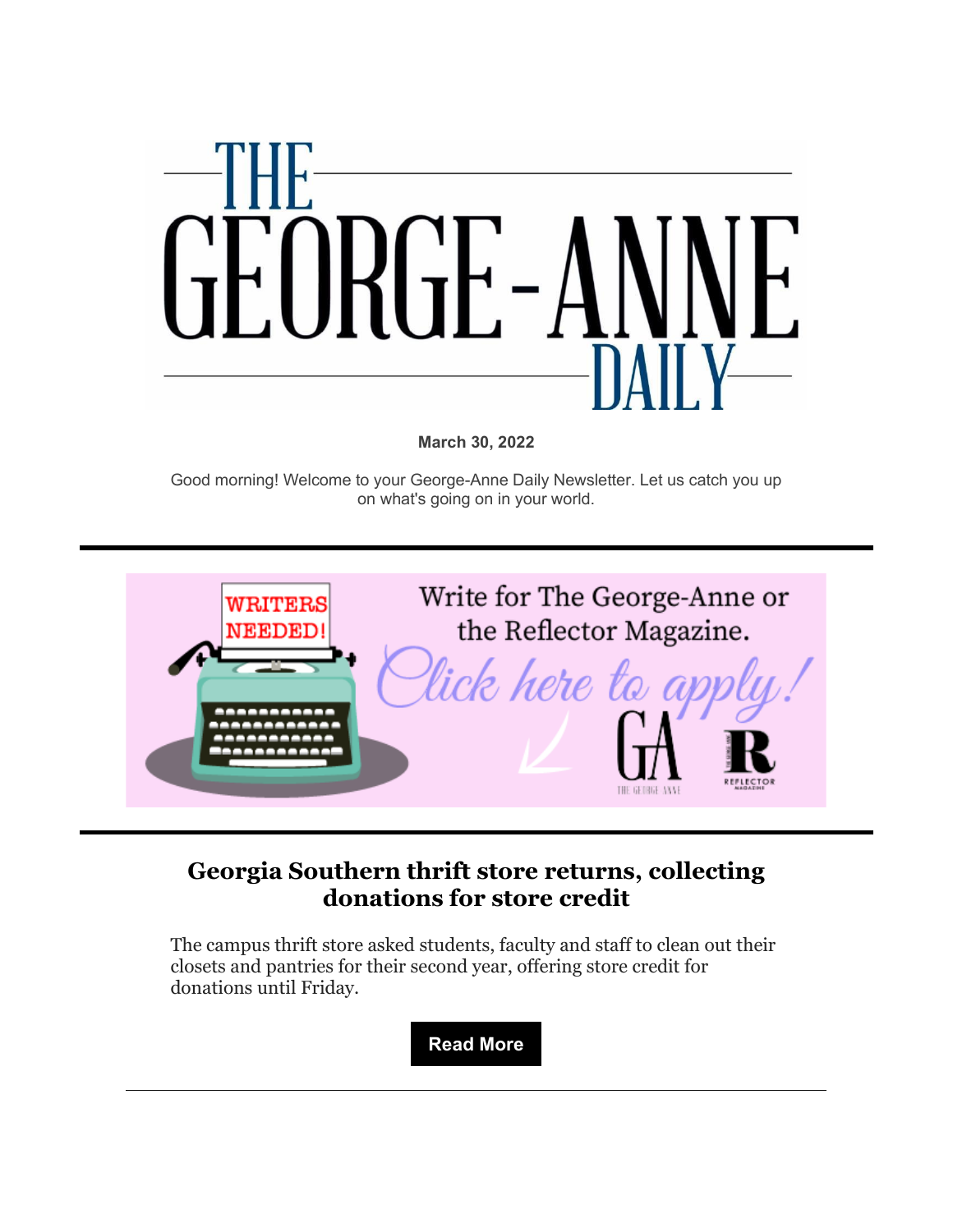# **["Religion on Tap"](https://r20.rs6.net/tn.jsp?f=001MsTHkbeeHXts1Yk-d0L3zlSV3sRLTVH_Dd6sR1PEeqbnU-puYhDBcpUSuANwTTzU-G0VBgzwbu_GwUN3Y-T2AzWo9l-o17XvVn3rgCmHwpWySZSNPGJL9p0gM7uZqbhFFrFDzP-ynpsv2j4XD_d71v2G7l2SiYyOuC5lLtD1Q9_eJ_jHEt_Ej24wm6Hhppm1D3J2PG4NCQM=&c=D66iFEORl-HPihWQjkMXXwzFg9UBlID66KwDltlShUOnmxyGCl0qKA==&ch=cu53F82-kSqSzB12KK7evTdEUYnZo0dD07N7JOmToKLmEw3lsHcU7g==)**

Allowing the community to come together and discuss topics in theology and philosophy







## **[Rainy Day RU Show](https://r20.rs6.net/tn.jsp?f=001MsTHkbeeHXts1Yk-d0L3zlSV3sRLTVH_Dd6sR1PEeqbnU-puYhDBcpUSuANwTTzUWzVvMPdXvPRLyq7_Bo9JbYFjTN5ttGS8353AMzHC-uYI1Mu7EJljZDKfz-qKnG8BS-lHvwpxNjN_LL6cfPVZHxQxCZ8NDsIADhrGRH1R8ISGvN49pkHWaWTLTXdR1Qjzcrq8UIoccs4=&c=D66iFEORl-HPihWQjkMXXwzFg9UBlID66KwDltlShUOnmxyGCl0qKA==&ch=cu53F82-kSqSzB12KK7evTdEUYnZo0dD07N7JOmToKLmEw3lsHcU7g==)**

Russell Union show host Ansley Hamilton goes around asking students about their favorite relaxing rainy-day activities!



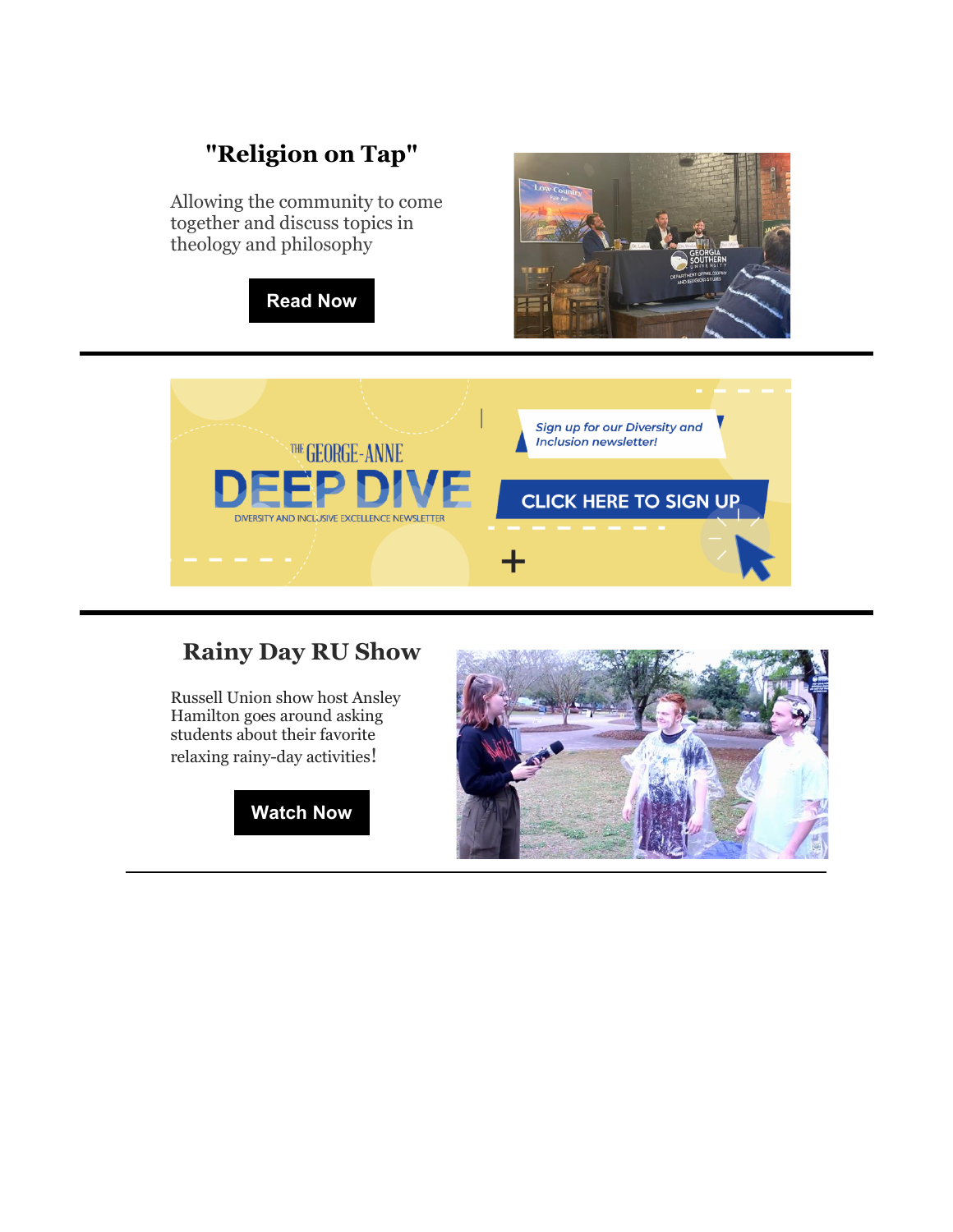

to be 'right-brained' or 'leftbrained'?

# **[April Fool's Day:](https://r20.rs6.net/tn.jsp?f=001MsTHkbeeHXts1Yk-d0L3zlSV3sRLTVH_Dd6sR1PEeqbnU-puYhDBcpUSuANwTTzUGbr7QUh1ie4KS3fNk4aIybR6ZWeSy-842QwWt0zfRshDTAMDelgIwhgHUiBGdYQtMqNXaUj-djb9WfHafmHwAAyDBSq0OTGiqv_QXeNNff52jAceRnQYW696fTiHTS0M&c=D66iFEORl-HPihWQjkMXXwzFg9UBlID66KwDltlShUOnmxyGCl0qKA==&ch=cu53F82-kSqSzB12KK7evTdEUYnZo0dD07N7JOmToKLmEw3lsHcU7g==)  [April 1](https://r20.rs6.net/tn.jsp?f=001MsTHkbeeHXts1Yk-d0L3zlSV3sRLTVH_Dd6sR1PEeqbnU-puYhDBcpUSuANwTTzUGbr7QUh1ie4KS3fNk4aIybR6ZWeSy-842QwWt0zfRshDTAMDelgIwhgHUiBGdYQtMqNXaUj-djb9WfHafmHwAAyDBSq0OTGiqv_QXeNNff52jAceRnQYW696fTiHTS0M&c=D66iFEORl-HPihWQjkMXXwzFg9UBlID66KwDltlShUOnmxyGCl0qKA==&ch=cu53F82-kSqSzB12KK7evTdEUYnZo0dD07N7JOmToKLmEw3lsHcU7g==)**

Uncover the mystery behind this foolish holiday and the speculations of its orgin!





### **[Francheska](https://r20.rs6.net/tn.jsp?f=001MsTHkbeeHXts1Yk-d0L3zlSV3sRLTVH_Dd6sR1PEeqbnU-puYhDBcpUSuANwTTzUMFlJ8Oji99TzCf2UdoEIJMJ8rf0-qPQp-WUogUE9_tWy5FPA-eP6JdVfgqWDGntJBWEqEcwviOHSQA-WgJs17Ynr6pNgnZN-WYbe79Sk8uDwgyjzTx5kMyz3w8Oj06AfjeImnhawJbCWWePAYicfTQ==&c=D66iFEORl-HPihWQjkMXXwzFg9UBlID66KwDltlShUOnmxyGCl0qKA==&ch=cu53F82-kSqSzB12KK7evTdEUYnZo0dD07N7JOmToKLmEw3lsHcU7g==)  [Gonzalez Dive](https://r20.rs6.net/tn.jsp?f=001MsTHkbeeHXts1Yk-d0L3zlSV3sRLTVH_Dd6sR1PEeqbnU-puYhDBcpUSuANwTTzUMFlJ8Oji99TzCf2UdoEIJMJ8rf0-qPQp-WUogUE9_tWy5FPA-eP6JdVfgqWDGntJBWEqEcwviOHSQA-WgJs17Ynr6pNgnZN-WYbe79Sk8uDwgyjzTx5kMyz3w8Oj06AfjeImnhawJbCWWePAYicfTQ==&c=D66iFEORl-HPihWQjkMXXwzFg9UBlID66KwDltlShUOnmxyGCl0qKA==&ch=cu53F82-kSqSzB12KK7evTdEUYnZo0dD07N7JOmToKLmEw3lsHcU7g==)  [into OMA](https://r20.rs6.net/tn.jsp?f=001MsTHkbeeHXts1Yk-d0L3zlSV3sRLTVH_Dd6sR1PEeqbnU-puYhDBcpUSuANwTTzUMFlJ8Oji99TzCf2UdoEIJMJ8rf0-qPQp-WUogUE9_tWy5FPA-eP6JdVfgqWDGntJBWEqEcwviOHSQA-WgJs17Ynr6pNgnZN-WYbe79Sk8uDwgyjzTx5kMyz3w8Oj06AfjeImnhawJbCWWePAYicfTQ==&c=D66iFEORl-HPihWQjkMXXwzFg9UBlID66KwDltlShUOnmxyGCl0qKA==&ch=cu53F82-kSqSzB12KK7evTdEUYnZo0dD07N7JOmToKLmEw3lsHcU7g==)**

Francheska Gonzalez from OMA sat with us to talk about general OMA programming and her experience.